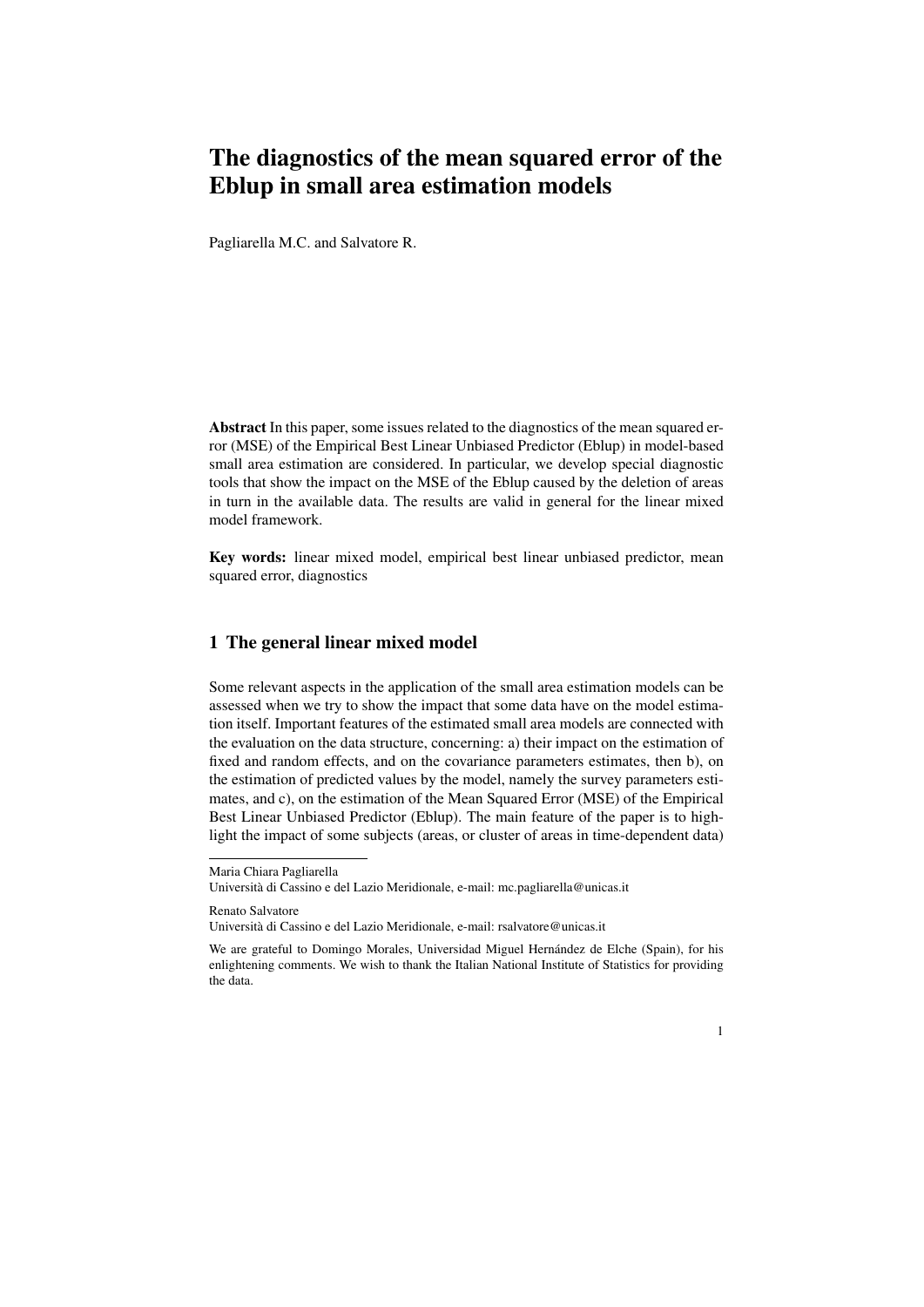on the MSE of the Eblup estimator in area-level models. The study is conducted as cluster (subject) deletion diagnostics analysis on every component of the MSE of the Eblup, in the case of the restricted maximum likelihood (Reml) estimation method. We give all the results in the following general linear model framework [2]:

$$
y = X\beta + Zv + e,\tag{1}
$$

with  $y = col(y_i)$ ,  $y_i = \hat{\mu}_i$  ( $i = 1, ..., m, \sum n_i = n$ ), being  $\hat{\mu}_i$  the vector (or a scalar, if  $n_i = 1, \forall i$ ) of the direct estimators at the subject *i*. Further,  $Z = diag(Z_1, \ldots, Z_m)$ , *v*<sub>1</sub>*,...,v<sub>m</sub>*  $\stackrel{\text{iid}}{\sim} N(0, G)$ ,  $e_i \stackrel{\text{ind}}{\sim} N(0, \Psi_i)$ , with  $\Psi_i$  the covariance matrix (or a variance scalar, if  $n_i = 1, \forall i$ ) of the sampling errors at the subject *j*. The model covariance is  $V = ZDZ' + R$ , with  $D = I_m \otimes G$ , and  $R = \bigoplus_{i=1}^m \Psi_i$ . Denoting by  $\widehat{\theta}_R$  the vector of the covariance parameters of Reml estimates of the model 1, we consider as first step the MSE of the Eblup estimator  $\hat{\mu}^H = t(\hat{\theta}_R)$  in the "naive approach" form [4]:

$$
MSE(\widehat{\mu}_i^H) = MSE[t_i(\widehat{\theta}_R)] = g_{1i}(\widehat{\theta}_R) + g_{2i}(\widehat{\theta}_R),
$$
  
\n
$$
t_i(\widehat{\theta}_R) = p'_i\widehat{\beta} + m'_i\widehat{v},
$$
  
\n
$$
g_{1i}(\widehat{\theta}_R) = m_i(G - GZ'_iV_i^{-1}Z_iG)m'_i,
$$
  
\n
$$
g_{2i}(\widehat{\theta}_R) = (p_i - m_iG_iZ'_iV_i^{-1}X_i)M(p_i - m_iG_iZ'_iV_i^{-1}X_i)' = d_iMd'_i,
$$
\n(3)

being  $M = (\sum X_i^{\prime} V_i^{-1} X_i)^{-1}$ , and  $p_i$ ,  $m_i$  some vector or matrices that define the Eblup estimator 2. Consider now the component  $g_{1i}$ . Even in the case of known (estimated)  $\hat{\theta}_R$ , we seemingly have an independence of the MSE estimation at subject *i* by the specific *j*th area (subject) deletion. However, the influence of its matrix <sup>Ψ</sup>*<sup>j</sup>* of direct estimators sampling variances in the likelihood-based estimation can be relevant. Denoting by  $g_{1i(j)}$  the first component for the MSE of the Eblup at the *i*th area, with the *j*th area deleted in the model 1, we have  $g_{1i} - g_{1i(j)} = f(\theta_R - \theta_{R(j)})$ , being  $\theta_{R(j)}$  the restricted maximum likelihood (Reml) estimate of  $\theta$  when the *j*th area is deleted. If we denote the joint residual log-likelihood function  $l_R = \sum_{i \neq j} l_{Ri} + \delta l_{Rj}$  and the vector of the score equations  $\sum_{i \neq j} S_{\theta i} + \delta S_{\theta j} = 0$ , being  $S_{\theta}$  the score equations for θ, and δ a control variable (scalar), the infinitesimal subject (area) deletion for  $θ<sub>R</sub>$ is evaluated at:

$$
\frac{d\widehat{\theta}_R(\delta)}{d\delta}|_{\delta=1} = -F_{\theta}^{-1}S_{\theta j} = -\left(\frac{\partial S_{\theta}}{\partial \theta}\right)^{-1}\frac{\partial S_{\theta}}{\partial \delta}|_{\delta=1} = -\left(\frac{\partial S_{\theta}}{\partial \theta}\right)^{-1}\frac{\partial I_{Ri}}{\partial \theta}.
$$
 (4)

Here  $F_{\theta}$  is the  $\theta$ -block of the Fisher information matrix, and  $F_{\theta}^{-1}$  is the asymptotic covariance matrix of the estimates  $\hat{\theta}_R$ . Further, we have the following relations, in terms of the Maximum likelihood (Ml) function *l* and of the Reml function *lR*:

$$
\frac{\partial l_{Rj}}{\partial \theta} = \frac{\partial l_j}{\partial \theta} + \frac{\partial \Delta_R}{\partial \theta} = -\frac{1}{2} \left( \frac{\partial vecV_j}{\partial \theta} \right)' vec(V_j^{-1} - V_j^{-1} r_j r_j' V_j^{-1}) + \frac{\partial \Delta_R}{\partial \theta} \quad (5)
$$

$$
\frac{\partial \Delta_R}{\partial \theta} = \frac{1}{2} \left( \frac{\partial vecV}{\partial \theta} \right)' vec(P_{j,0} - P),
$$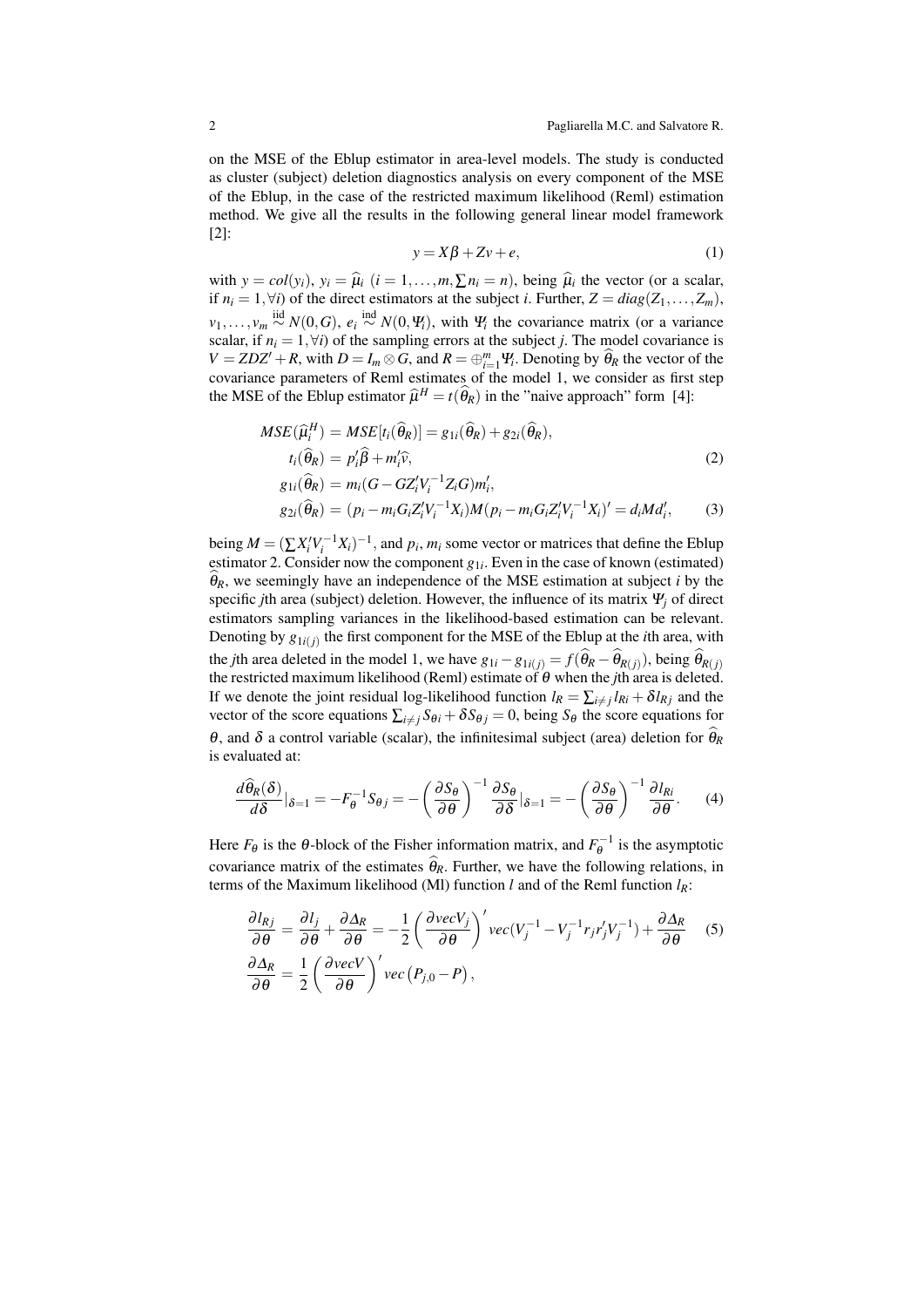with  $r_j = \hat{\mu} - X_j \hat{\beta}$ ,  $P = V^{-1} - V^{-1}X(X'V^{-1}X)^{-1}X'V^{-1} = V^{-1} - V^{-1}Q$ , and Q the affine projection matrix using the distance induced by the matrix *V −*1 . The matrix *P*<sub>*j*</sub><sup> $0$ </sup> is defined by the affine projection matrix  $Q$ <sub>*j*</sub><sup>0</sup>, when we consider the  $(n-1)$ dimensional projection subspace spanned by the columns of the matrix  $X_{i,0}$ . The last has the same elements of *X*, with a vector of zeroes at the row *j*. The magnitude of infinitesimal *j*th cluster (area) deletion for the vector of covariance parameters is consequently represented by the Hessian-normalized *j*th Ml score equation, plus the specific contribution due to the log-likelihood extra-term in the Reml function, respect to the Ml function. Now noting that we get for  $\delta = 1$  by the log-likelihood the actual Reml estimate for  $\theta$ , we can approximate the cluster (area) deletion diagnostics by a Taylor expansion of the differentiable function  $\theta_R(\delta)$ , as:

$$
\widehat{\theta}_R(\delta) \approx \widehat{\theta}_R(1) + \frac{d\widehat{\theta}_R(\delta)}{d\delta}|_{\delta=1}(\delta-1) = \widehat{\theta}_R(1) - F_{\theta}^{-1}S_{\theta j}(\delta-1). \tag{6}
$$

The function  $\hat{\theta}_R(\delta)$  at the point  $\delta = 0$  is the Taylor approximation of the deletion diagnostics,  $\hat{\theta}_R(0)$ , for the vector of the model covariance parameters at the *j*th area:  $\hat{\theta}_{R(j)} \approx \hat{\theta}_R + F_{\theta}^{-1} S_{\theta j}$ . We have, finally, the following deletion diagnostics for the first component of the MSE of the Eblup:  $g_{1i(j)} - g_{1i} = g_{1i}(\theta_{R(j)})$  $g_{1i}(\widehat{\theta}_R)$ . Note that the relations 4–6, concerning the subject deletion diagnostics on the model covariance parameters, are valid in the general settings of the linear mixed model framework, when we deal with the Reml estimation method. In order to find the contribution to the MSE due to the variation of the estimator of the model fixed effects, noting that the deletion of the *j*th area yields: $g_{2i(j)} =$  $d_i(\sum X_i' V_i^{-1} X_i - X_j' V_j^{-1} X_j)^{-1} d_i' = d_i(M - X_j' V_j^{-1} X_j)^{-1} d_i',$  and considering that we have  $(M - X'_j V_j^{-1} X_j)^{-1} = M^{-1} + M^{-1} X'_j (V_j - X_j M^{-1} X'_j)^{-1} X_j M^{-1}$ , we come to  $g_{2i(j)} - d_i M d'_i = g_{2i(j)} - g_{2i} = d_i M^{-1} X'_j (V_j - X_j M^{-1} X'_j)^{-1} X_j M^{-1} d'_i$ . The deletion of the *j*th area (subject) leads to the following useful relations:

a) 
$$
g_{2i(j)} - g_{2i} = d_i M^{-1} X'_j V_j^{-1} (I_m - H_{1j})^{-1} X_j M^{-1} d'_i
$$
  
\n $H_{1j} = X_j M^{-1} X'_j V_j^{-1}$   
\nb)  $g_{2i(j)} - g_{2i} = d_i (\hat{\beta} - \hat{\beta}_{(j)}) r'_j (r_j r'_j)^{-1} X_j M^{-1} d'_i$   
\n $\hat{\beta} - \hat{\beta}_{(j)} = M^{-1} X'_j V_j^{-1} (I_m - H_{1j})^{-1} r_j$   
\nc)  $g_{2i(j)} - g_{2i} = d_i M^{-1} X'_j V_j^{-1} H_{2j}^{-1} G_j V_j^{-1} X_j M^{-1} d'_i$   
\n $H_{2j} = Z_j G_j Z'_j V_j^{-1} (I_m - H_{1j}) = G_j V_j^{-1} (I_m - H_{1j}).$ 

The matrix  $H_{1j}$  is the leverage matrix of the model fixed effects for the cluster *j*,  $(\beta - \beta_{(j)})$  and *r<sub>j</sub>* are, respectively, the cluster deletion diagnostics for the model general least squares estimate and the model residual at subject (area)  $j$ ,  $H_{2j}$  is the leverage matrix associate to the random area (subject) effect. Combining the above results, we have the following MSE area (subject) deletion diagnostics: